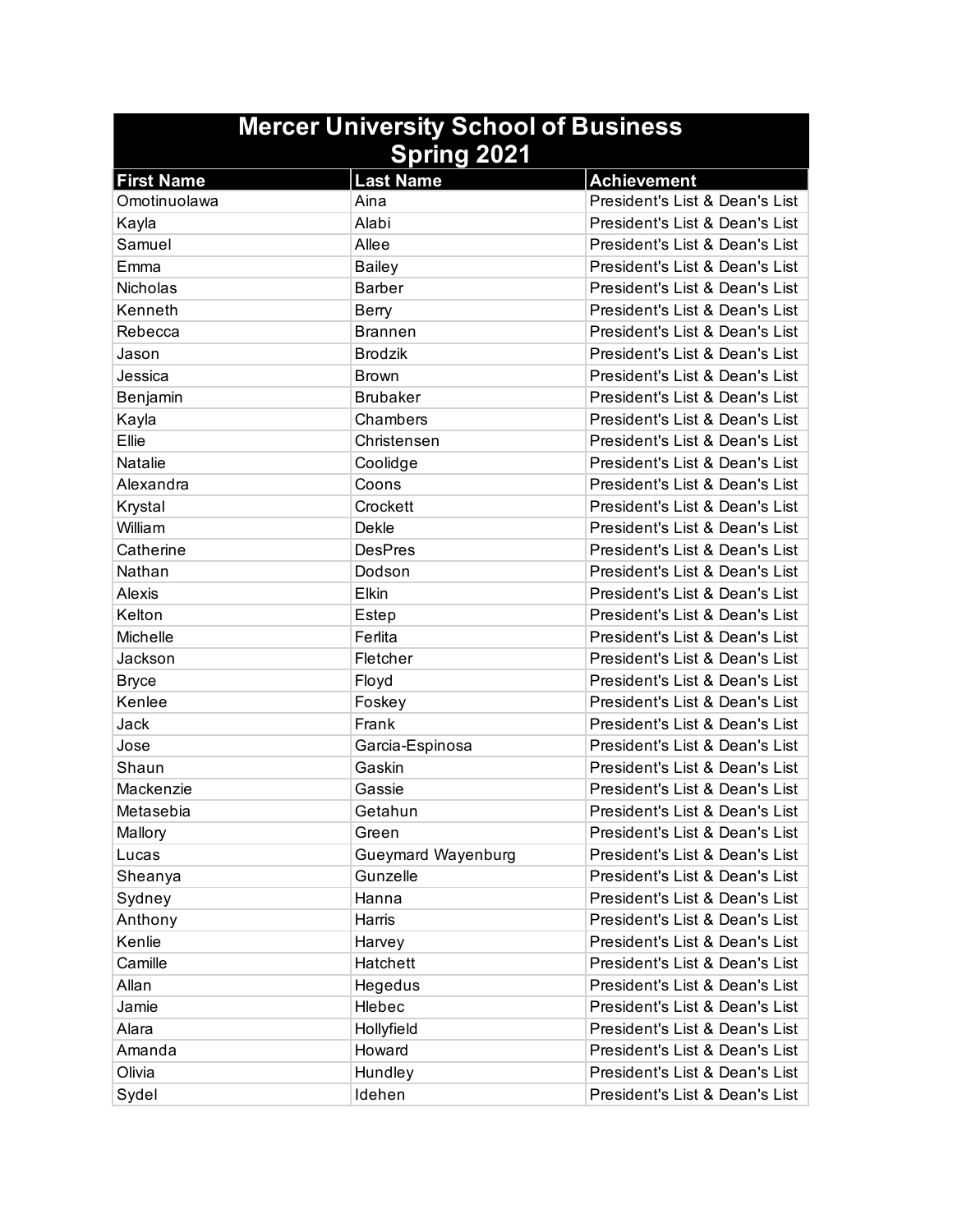| Caroline        | Jackson       | President's List & Dean's List |
|-----------------|---------------|--------------------------------|
| Savannah        | Jones         | President's List & Dean's List |
| August          | Jording       | President's List & Dean's List |
| Annalise        | Karle         | President's List & Dean's List |
| Sydnie          | Kemp          | President's List & Dean's List |
| Shanette        | Kent          | President's List & Dean's List |
| Tessa           | Kerin         | President's List & Dean's List |
| Lauren          | Kindle        | President's List & Dean's List |
| Thomas          | Knight        | President's List & Dean's List |
| Olivia          | Korta         | President's List & Dean's List |
| Tommy           | Lam           | President's List & Dean's List |
| Haley           | Lederer       | President's List & Dean's List |
| Gary            | Lee           | President's List & Dean's List |
| Jennifer        | Lefholz       | President's List & Dean's List |
| Cole            | Leggett       | President's List & Dean's List |
| Lorea           | Leighland     | President's List & Dean's List |
| Alexis          | Lewis         | President's List & Dean's List |
| Colin           | Lynch         | President's List & Dean's List |
| Kayla           | Maddox        | President's List & Dean's List |
| Kasey           | McClure       | President's List & Dean's List |
| James           | McKenzie      | President's List & Dean's List |
| Ashley          | McMahon       | President's List & Dean's List |
| Paulina         | Molina        | President's List & Dean's List |
| Ishmael         | Muhammad      | President's List & Dean's List |
| <b>Brittany</b> | <b>Mullis</b> | President's List & Dean's List |
| Jadon           | Murad         | President's List & Dean's List |
| Justin          | Naulta        | President's List & Dean's List |
| Thomas          | Neely         | President's List & Dean's List |
| Dolph           | Nelson        | President's List & Dean's List |
| Anniston        | <b>Nooks</b>  | President's List & Dean's List |
| Hanna           | Oliveto       | President's List & Dean's List |
| Shannon         | Osborne       | President's List & Dean's List |
| Anthony         | Parrillo      | President's List & Dean's List |
| Premkumar       | Patel         | President's List & Dean's List |
| Abigail         | Patterson     | President's List & Dean's List |
| Justin          | Phillips      | President's List & Dean's List |
| Jonathan        | Pittman       | President's List & Dean's List |
| Emma            | Pizzo         | President's List & Dean's List |
| Martin          | Plukka        | President's List & Dean's List |
| Kathryn         | Rhodes        | President's List & Dean's List |
| Maeva           | Roquebert     | President's List & Dean's List |
| Isabel          | Schaum        | President's List & Dean's List |
| Kyle            | Sebolao       | President's List & Dean's List |
| Nathan          | Seiy          | President's List & Dean's List |
| Mary            | Sheffield     | President's List & Dean's List |
| Tracy           | Snider        | President's List & Dean's List |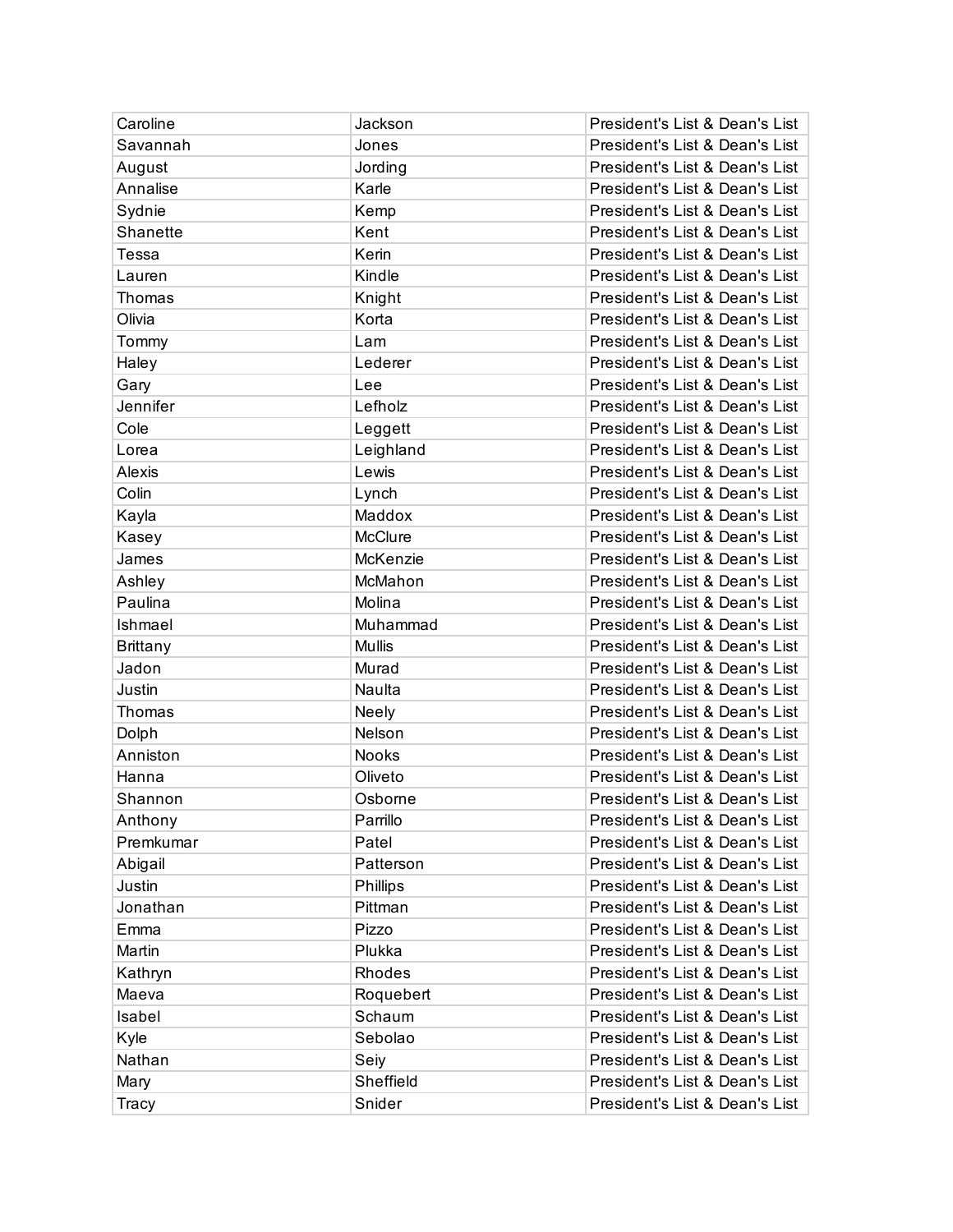| James        | Spivey          | President's List & Dean's List |
|--------------|-----------------|--------------------------------|
| Benjamin     | Sprayberry      | President's List & Dean's List |
| Ava          | <b>Stauffer</b> | President's List & Dean's List |
| Mary         | Stewart         | President's List & Dean's List |
| John-Allen   | Stone           | President's List & Dean's List |
| Alexander    | Terrell         | President's List & Dean's List |
| Ryan         | Thompson        | President's List & Dean's List |
| Sara         | Thornton        | President's List & Dean's List |
| Hien         | Tran            | President's List & Dean's List |
| <b>Alois</b> | Velasco         | President's List & Dean's List |
| Carolina     | Vilomar         | President's List & Dean's List |
| Jackson      | Waddleton       | President's List & Dean's List |
| Laura        | Walick          | President's List & Dean's List |
| George       | Wall            | President's List & Dean's List |
| Nicholas     | Wanzer          | President's List & Dean's List |
| Fernanda     | Ward-Buxton     | President's List & Dean's List |
| Abigail      | Warren          | President's List & Dean's List |
| William      | Welch           | President's List & Dean's List |
| Wesley       | Whetstone       | President's List & Dean's List |
| Loren        | Whitley         | President's List & Dean's List |
| Marcus       | Wilson          | President's List & Dean's List |
| Elizabeth    | Yavnel          | President's List & Dean's List |
| Hannah       | Yontz           | President's List & Dean's List |
| Robert       | Zell            | President's List & Dean's List |
| Ishan        | Achar           | Dean's List                    |
| Christopher  | Allen           | Dean's List                    |
| Naiya        | Allen           | Dean's List                    |
| Ifeanyi      | Anyafo          | Dean's List                    |
| Danaeus      | Arnold          | Dean's List                    |
| Lewis        | Ashe            | Dean's List                    |
| Kade         | Aucoin          | Dean's List                    |
| Dusty        | <b>Baker</b>    | Dean's List                    |
| Marlo        | <b>Banton</b>   | Dean's List                    |
| Ashton       | Bearden         | Dean's List                    |
| Ethan        | Bell            | Dean's List                    |
| Steven       | <b>Bligh</b>    | Dean's List                    |
| Cade         | <b>Blouin</b>   | Dean's List                    |
| John         | <b>Bolmer</b>   | Dean's List                    |
| Evan         | <b>Bosley</b>   | Dean's List                    |
| Adam         | <b>Bradley</b>  | Dean's List                    |
| Annabelle    | <b>Branch</b>   | Dean's List                    |
| Antonio      | <b>Brown</b>    | Dean's List                    |
| Kylie        | Buchanan        | Dean's List                    |
| Matthew      | <b>Burke</b>    | Dean's List                    |
| Amber        | Caldwell        | Dean's List                    |
|              |                 |                                |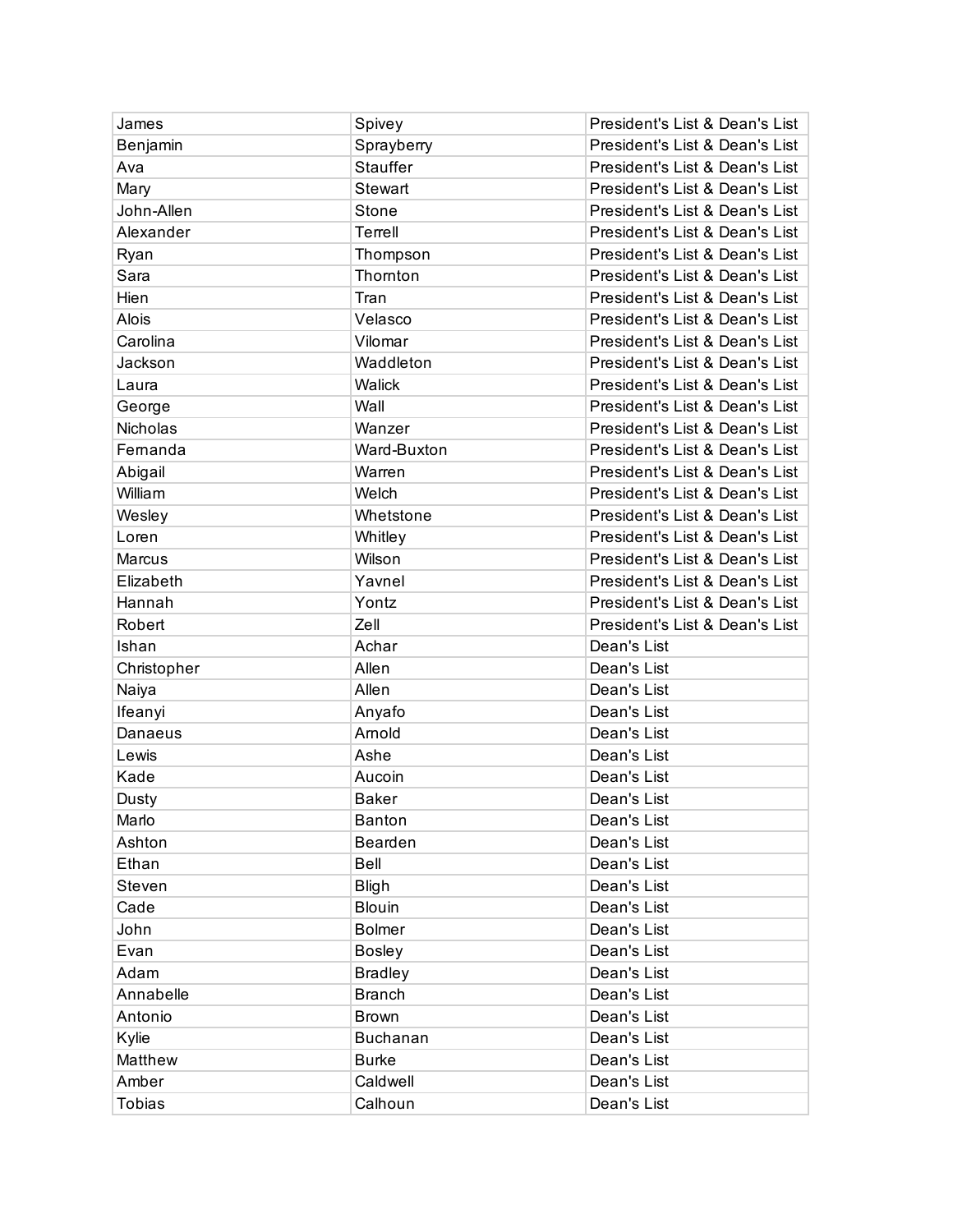| Miranda       | Carter         | Dean's List |
|---------------|----------------|-------------|
| Joshua        | Carver         | Dean's List |
| Edwin         | Clark          | Dean's List |
| Charles       | Cofer          | Dean's List |
| John Craig    | Comfort        | Dean's List |
| <b>Tucker</b> | Coody          | Dean's List |
| Tyler         | Copp           | Dean's List |
| Thomas        | Cowart         | Dean's List |
| Mary          | Crutchfield    | Dean's List |
| Sarah         | Cunningham     | Dean's List |
| Alexandra     | Czepukaitis    | Dean's List |
| Layne         | Davis          | Dean's List |
| Kalman        | Demott         | Dean's List |
| Steven        | <b>Dilbeck</b> | Dean's List |
| Allison       | DiPaolo        | Dean's List |
| Angelo        | Dispigna       | Dean's List |
| Gabrielle     | DiVirgilio     | Dean's List |
| Isabella      | Doane          | Dean's List |
| Colin         | Dougherty      | Dean's List |
| Caleb         | Dowden         | Dean's List |
| Emma          | Drash          | Dean's List |
| David         | Drummond       | Dean's List |
| Emma          | Duncan         | Dean's List |
| Davis         | Durden         | Dean's List |
| Charles       | Edwards        | Dean's List |
| Caleb         | Etheridge      | Dean's List |
| Anthony       | Evans          | Dean's List |
| <b>Blake</b>  | Evensen        | Dean's List |
| Daniel        | Flynn          | Dean's List |
| Devin         | Folser         | Dean's List |
| Collin        | Foster         | Dean's List |
| Lila          | Fraser         | Dean's List |
| Gracie        | Garanich       | Dean's List |
| Jan           | Gifford        | Dean's List |
| Abigail       | Gilbert        | Dean's List |
| Vivek         | Girish         | Dean's List |
| Vivek         | Girish         | Dean's List |
| Emilee        | Godbee         | Dean's List |
| Jose          | Gonzalez       | Dean's List |
| John          | Grimsley       | Dean's List |
| Lucia         | Gutierrez      | Dean's List |
| Thomas        | Hancock        | Dean's List |
| Allison       | Haney          | Dean's List |
| Jerrica       | Hanson         | Dean's List |
| Joshua        | Harrison       | Dean's List |
| Madison       | Headley        | Dean's List |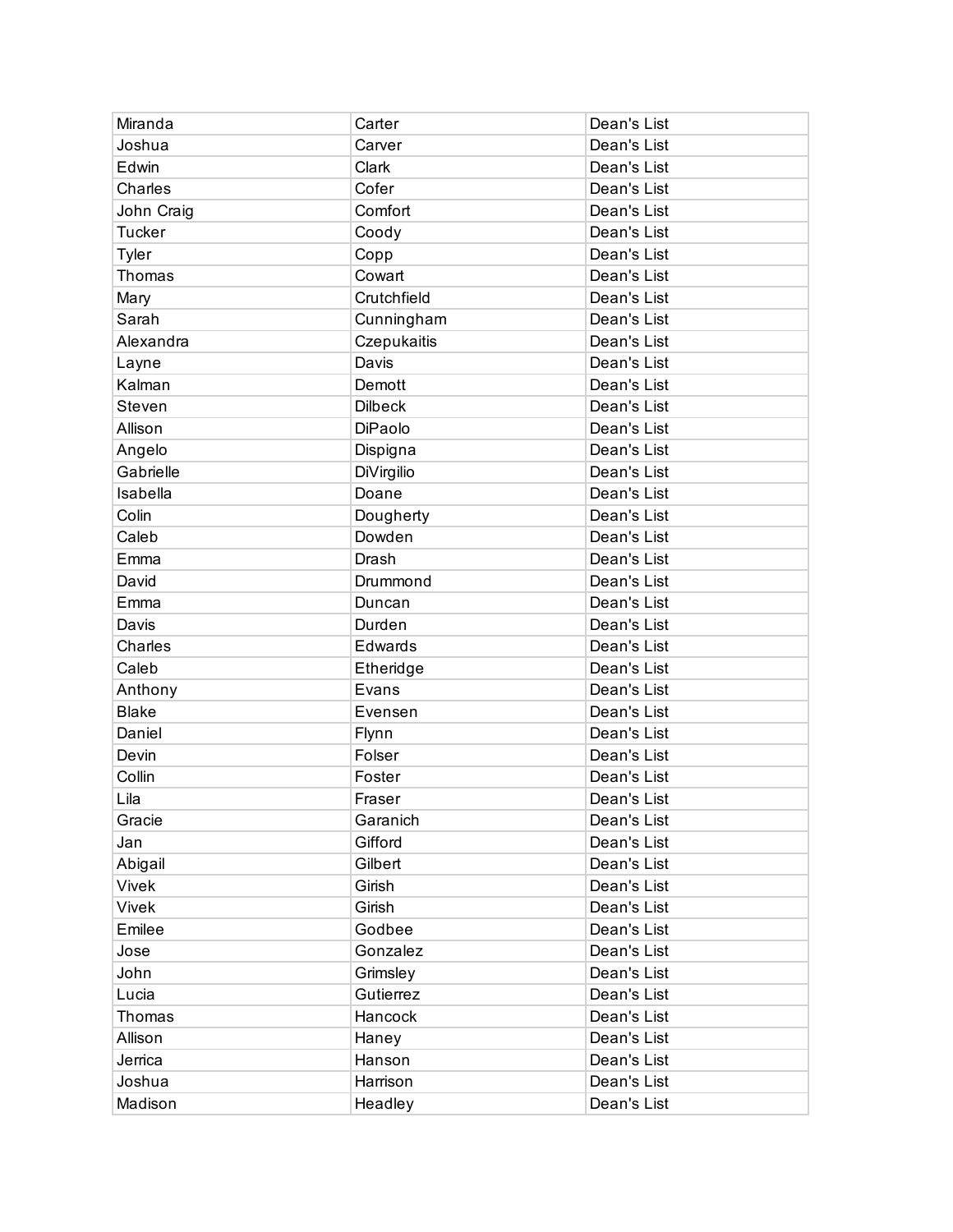| Carson         | Heinen          | Dean's List |
|----------------|-----------------|-------------|
| Eliza          | <b>Hetrick</b>  | Dean's List |
| Riley          | Hickok          | Dean's List |
| Cassandra      | Hopkins         | Dean's List |
| Samuel         | Huggins         | Dean's List |
| Josephine      | Hughes          | Dean's List |
| Karen          | Hylton          | Dean's List |
| John           | Iorillo         | Dean's List |
| <b>Brianna</b> | Jacobs          | Dean's List |
| Hannah         | Jeevanayagam    | Dean's List |
| Madison        | Johnson         | Dean's List |
| Alexandra      | Jones           | Dean's List |
| Anna           | Jones           | Dean's List |
| Jennifer       | Jones           | Dean's List |
| Mckayla        | Jones           | Dean's List |
| Stephen        | Jordan          | Dean's List |
| Jensen         | Jorgensen       | Dean's List |
| Emily          | Juarez Salas    | Dean's List |
| Parker         | Junod           | Dean's List |
| Dong Jun       | Kim             | Dean's List |
| Young Ae       | Kim             | Dean's List |
| Barron         | King            | Dean's List |
| William        | Knight          | Dean's List |
| Madeline       | Koury           | Dean's List |
| Timothy        | Kroneberger     | Dean's List |
| Ryan           | Laflamme        | Dean's List |
| Halle          | Lane            | Dean's List |
| Zachary        | Lanier          | Dean's List |
| <b>Brycen</b>  | Lawrence        | Dean's List |
| Garrett        | LeClaire        | Dean's List |
| Robin          | Lin             | Dean's List |
| Tyren          | Long            | Dean's List |
| Samuel         | Macleod         | Dean's List |
| Jessica        | Macon           | Dean's List |
| <b>Bianca</b>  | Maldonado       | Dean's List |
| Samuel         | <b>Matusek</b>  | Dean's List |
| Toni           | Mayes           | Dean's List |
| Jack           | McGuire         | Dean's List |
| Elizabeth      | Merchant        | Dean's List |
| Garrett        | <b>Meuninck</b> | Dean's List |
| Gabrielle      | <b>Miller</b>   | Dean's List |
| Angel          | Monje Casas     | Dean's List |
| Ethan          | Morris          | Dean's List |
| Grayson        | Mueller         | Dean's List |
| <b>Blyss</b>   | Musonera        | Dean's List |
| Hamzah         | Niazi           | Dean's List |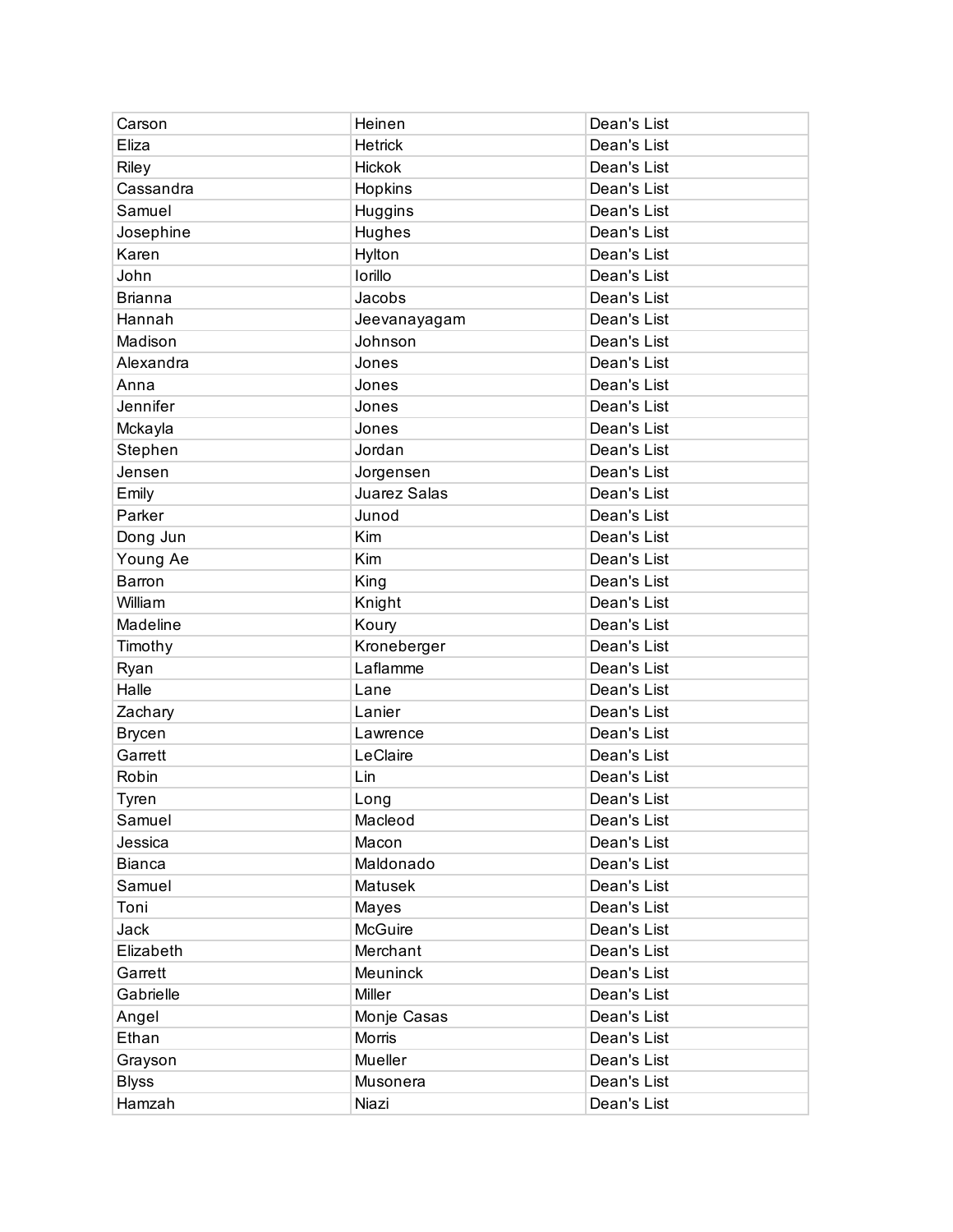| Colin          | O'Connor       | Dean's List |
|----------------|----------------|-------------|
| Samuel         | O'Neal         | Dean's List |
| lan            | Oblen          | Dean's List |
| Lauren         | Odom           | Dean's List |
| Eric           | Ogle           | Dean's List |
| Juwan          | Owens          | Dean's List |
| Crystal        | Park           | Dean's List |
| Justin         | Park           | Dean's List |
| Jonathan       | Parker         | Dean's List |
| William        | Parker         | Dean's List |
| Jack           | Parolin        | Dean's List |
| Jay            | Patel          | Dean's List |
| Mitual         | Patel          | Dean's List |
| Saloni         | Patel          | Dean's List |
| Riley          | Patrick        | Dean's List |
| Thomas         | Patrick        | Dean's List |
| <b>Bailey</b>  | Pattison       | Dean's List |
| <b>Bobbie</b>  | Peacock        | Dean's List |
| Kadien         | Peart          | Dean's List |
| Cindy          | Perez          | Dean's List |
| Thomas         | Perez          | Dean's List |
| Laura          | Phillips       | Dean's List |
| Matthew        | Pickford       | Dean's List |
| Christoph      | Postero        | Dean's List |
| Collin         | Price          | Dean's List |
| John           | Price          | Dean's List |
| Holly          | Prince         | Dean's List |
| Carol          | Pyon           | Dean's List |
| Alexis         | Quarcoo        | Dean's List |
| Farhan         | Rahim          | Dean's List |
| Anish          | Rangan         | Dean's List |
| Caitlin        | Ray            | Dean's List |
| Emily          | Reine          | Dean's List |
| Dalton         | Reyna          | Dean's List |
| Robert         | Riddle         | Dean's List |
| Nicholas       | Rockefeller    | Dean's List |
| Erika          | Rodriguez      | Dean's List |
| Tracy          | Rodriguez      | Dean's List |
| Coosje         | Rose           | Dean's List |
| Sara           | Ruse           | Dean's List |
| <b>Brandon</b> | Russell        | Dean's List |
| Katherine      | Ryan           | Dean's List |
| Mitzi          | Sanchez-Urbina | Dean's List |
| Destiny        | Shaw           | Dean's List |
| Elizabeth      | Shockley       | Dean's List |
| William        | Shuman         | Dean's List |
|                |                |             |